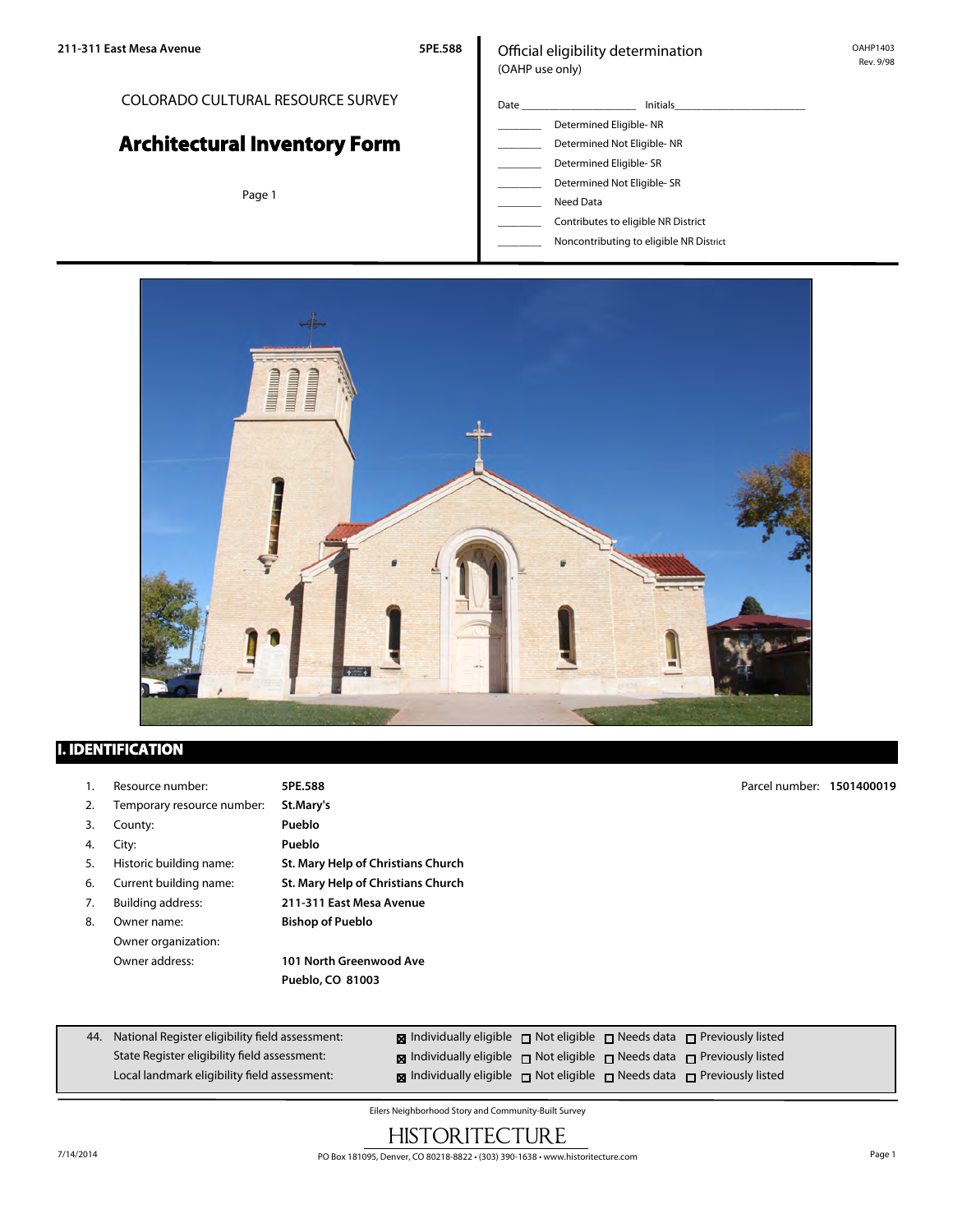### **II. GEOGRAPHIC INFORMATION**

- 9. P.M.: **6th** Township: **21S** Range: **65W SW** 1/4 **NE** 1/4 **SE** 1/4 **SE** 1/4 of section **1**
- 10. UTM Reference Zone: **13** Easting: **534196** Northing: **4233257**
- 11. USGS quad name: **Southeast Pueblo** Scale: **7.5** Year: **1994**
- 12. Lot(s): **A TRACT OF LAND IN THE E2 OF 1-21-65 CONTG 3.9A M/L MORE PARTICULARLY DESC AS FOLLS: BEG AT A PT ON THE N LINE OF MESA AVE, SD PT BEING 450 FT WLY OF THE W LINE OF SANTA FE AVE; TH S 89 DEG 22 FT W ALG SD N LINE OF MESA AVE A DIST OF 857.37 FT; TH IN A NELY DIRECTION ON A CURVE TO THE LEFT WHOSE RADIUS IS 487 FT A DIST OF 1.58 FT; TH N 89 DEG 22 FT E + // TO SD N LINE OF MESA AVE A DIST OF 691.50 FT; TH S 1 DEG 9 FT E + // TO THE SD W LINE OF SANTA FE AVE A DIST OF 340 FT M/L TO THE PT OF BEG, LESS TRACT IN SEC 1 SOLD TO CITY #603158 FORMERLY 15-014-00-004 + 15-014-26-001** Addition: **Cyril Zupan** Year of addition: **1943**

□ Metes and bounds exist

### **III. ARCHITECTURAL DESCRIPTION**

- 14. Building Plan (footprint, shape): **Irregular Plan** Other building plan descriptions:
- 15. Dimensions in feet:
- 16: Number of stories: **One**
- 17: Primary external wall material(s): **Brick**

Other wall materials:

- 18: Roof configuration: **Gabled Roof/Cross Gabled Roof** Other roof configuration:
- 19: Primary external roof material: **Ceramic Tile Roof** Other roof materials:
- 20: Special features: **Chimney Tower Window/Stained Glass**
- 21: General architectural description:

**This parcel has nine resources: St. Mary Help of Christians Church with its signs and stone prayer statue, rectory, convent and shed, and prayer garden, plus the former St. Mary's School and its accessory building.**

### **St. Mary Help of Christians Church**

**Oriented to the south, this one-story Mediterranean religious building features an irregular, I-shaped plan. The church is blonde brick. All of the trim is wood, painted cream. The cross-gabled roof is covered in red ceramic tile.**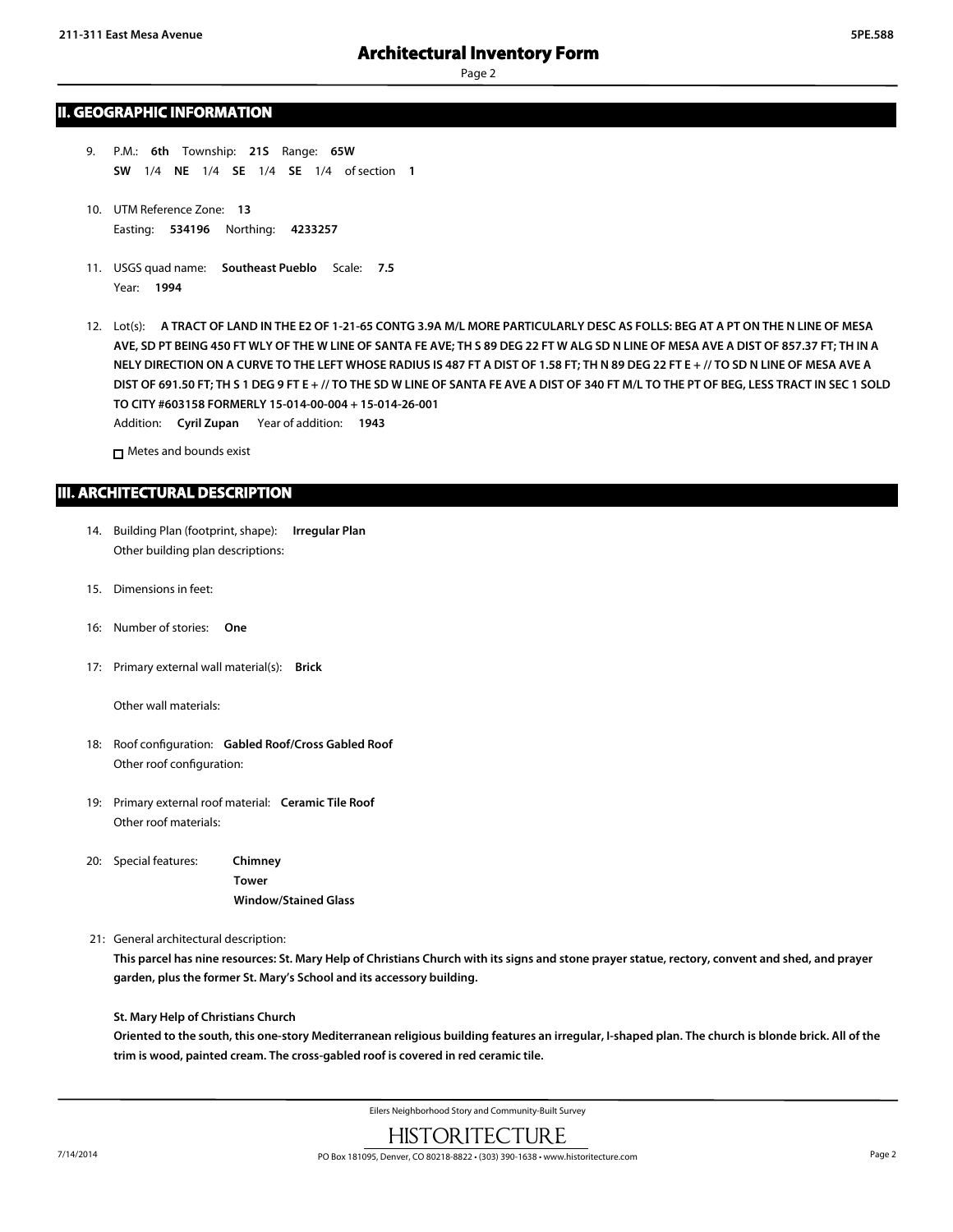Page 3

**The primary entry is centered on the façade within a tall, round arch opening. The paneled, wooden, double door is painted cream and features a lunette with a circular element in its center. The tympanum features a stylized, incised depiction of the Virgin Mary flanked by tall lancet windows. The façade has two tall, round arch windows with rectangular panes at the bottoms. These windows flank the church's front door. Near the southwest corner of the narthex is a black granite cornerstone. A (likely) stone cross appears on a finial atop the gable peak. There is another tall, round arch window near the southeast corner of the façade. A two-story, square bell tower appears at the southwest corner of the façade. Near the base of the tower are two tall, round arch windows. Centered on the tower's façade is a tall, round-arched, five-lite window, with a rounded stone projection at its base. The upper element of the tower features three arched vents, a dentiled cornice, and a large, black (likely) metal cross on its tile roof.**

**The side of the bell tower appears at the southern corner of the west elevation. As on the façade, this side of the tower also has two, round-arch windows near the foundation. About halfway up the tower is a small, rectangular, horizontally oriented, two-lite window. A cornice with dentil molding runs along this entire elevation. North of the bell tower is a north-facing secondary entry to the church. The west elevation of this secondary entry features three rectangular, vertically oriented, fixed-pane windows with stone sills. A cream-painted, metal drainpipe appears near the northwest corner of this secondary entryway. There is a black, metal decorative lantern light fixture centered above this side door. This door also has a simple, black, metal support on the side nearer the church elevation. The church nave is north of this side door. The nave features four, paired, round-arch, stained-glass windows, separated by simple square columns. The nave features two drainpipes, one on the south side of the southernmost column and a second on the north side of the northernmost column. A large, central air conditioning unit appears along the foundation beneath the fourth, or northernmost, nave window. The west transept entry has a front-gabled roof, with a (likely) stone cross at the gable peak. The cream, three-panel door is reached via four concrete steps. Black metal railings with decorative metalwork flank these stairs. Black metal decorative lantern light fixtures appear at the upper corners of the transept entry. The south-facing portion of the transept entry features two rectangular, vertically oriented, fixed-pane windows, with stone sills. There also is a cream drainpipe west of these windows. The shed-roofed chancel and apse section of the church features three rectangular, vertically oriented, fixed-pane windows with stone sills. Near the northwest corner is a final entry door, likely offering access to the sacristy.**

**The side of the narthex appears at the southern corner of the east elevation. There are two drainpipes running along the length of this building element. The east elevation closely mimics the western side of the church. North of the narthex is a front-gabled bay with two round arch windows. A stone cross appears on this gable face, and there is a statue of St. Joseph in a planting area along the foundation, below these windows. A cornice with dentil molding also runs along this entire west elevation. North of this bay, there are three round arch windows. There appears to be a large air conditioning unit beneath the nave's southernmost double arch window. Basic metal railings painted cream surround the ramp down to the church basement. The transept entry on the east side matches this same element along the west elevation. Above this transept entry, in the main roof surface, there is tall, rectangular, brick chimney. The remainder of the east elevation resembles the west side of the church, but there is no entry into the sacristy here.**

**The north (rear) elevation features a long, single-story, shed-roofed bay along the foundation with the gabled main body of the church towering above. A cream, wooden, three-panel rear entry door appears near the northeast corner. There are five, two-window units nearly evenly spaced along the single-story portion of the building. The windows in each pair are rectangular, vertically oriented, and fixed pane with stone sills. Drainpipes appear near the corners of the single-story bay. There also is a breaker box and utility meter between the second and third window pairs. A chain link fence encloses a large air conditioning unit near the center of the façade. Metal ductwork runs from this equipment to the main church gable face, obscuring all other details of the back of the church.**

### 22. Architectural style: **Late 19th And 20th Century Revivals/Mediterranean Revival**

Other architectural style: Building type:

### 23. Landscape or special setting features:

**The expansive property at 211-311 East Mesa Avenue has manicured grass lawns in front of the convent and church buildings, with paved walkways to the front doors and various paved paths leading around and between the buildings on the site. There is a small grass lawn, tree, and bushes at the edge of the rectory. Shade and evergreen trees are located in the lawn in front of the convent. The rear of the property is a paved parking lot for churchgoers and additional parking exists on the southeast corner of the lot. A lane runs to the west of the church. A prayer garden, landscaped with lawn, flowers, and multiple shade trees, sits at the middle of the lot adjacent to East Mesa Avenue. The western section**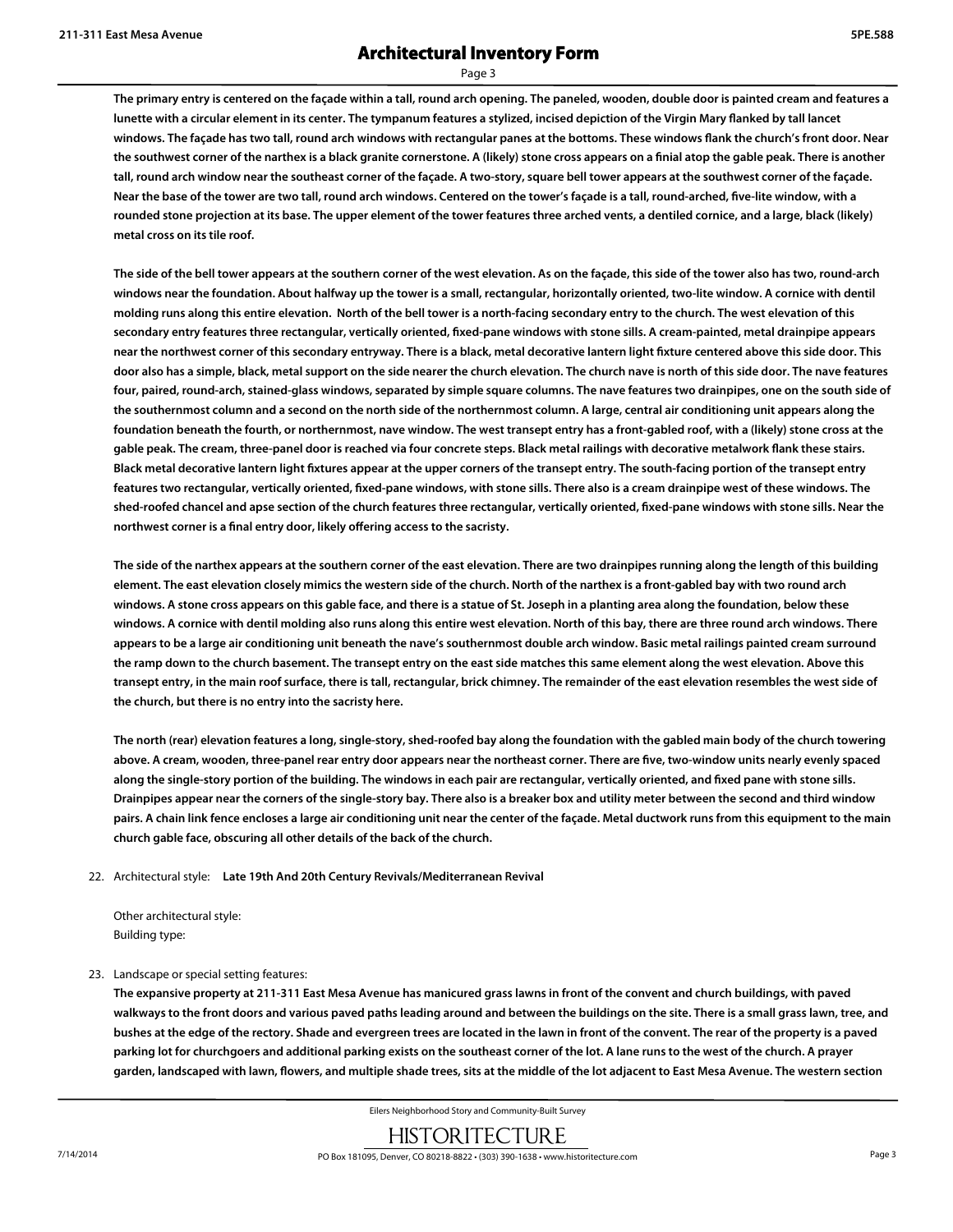Page 4

**of the property adjacent to the (former) St. Mary's School is all paved for parking. The northwest corner of the lot contains some wild grasses and shade trees.**

24. Associated building, features or objects: *See continuation sheet.*

### **IV. ARCHITECTURAL HISTORY**

25. Date of Construction: **1954** Source of Information: **Church cornerstone** ■ Actual □ Estimate

- 26. Architect: **John K. Monroe** Source of Information: **Krasovec, Bernice. "St. Mary's Church in History, 1895-1985." Pueblo: St. Mary Help of Christians Church, 1985.**
- 27. Builder: **Al Jersin** Source of Information: **Written narrative from Ginny Kay (Poder) Kaplan, former resident at 304 E. Mesa Avenue**
- 28. Original Owner: **Roman Catholic Diocese of Pueblo** Source of Information: **Krasovec, Bernice. "St. Mary's Church in History, 1895-1985." Pueblo: St. Mary Help of Christians Church, 1985.**
- 29. Construction history:

**The Diocese of Pueblo purchased this property from the Newton Lumber Company on June 24, 1921; it was the site of the former Eilers Smelter (also known as the Colorado Smelter). The total land purchase was eleven acres.**

**Construction of the church began on May 1953; the bells were relocated from the old St. Mary's Church, in Pueblo's Grove neighborhood, on February 15, 1954, and dedicated in August of the same year. Prior to 1974 the church installed curbs, a sprinkler system, and repaved the parking lot. In 1979 the stained-glass windows, which were removed from the old church and installed in the new one, were restored. Father Roger Dorcy drew plans for a sanctuary renovation. Father Alan Schwab, the seventh pastor, oversaw the replacement of the deteriorated cornerstone and dedicated the new one.**

**The rectory building was the former home of the Eilers Smelter superintendent, with its construction dating to between 1888, when the smelter opened, and 1908, when it closed. In 1935 the interior was remodeled, and the building received a new furnace. Further interior alterations were made and the exterior stuccoed in 1940. There was further, unspecified work in 1975.**

**The convent was built in 1957 after an existing adobe building on the site, which also served as a convent, was demolished. The contractor was Albert Jersin.**

**The Prayer Garden was constructed in 1988.**

**The school was built in 1923 from bricks reused from the former Eilers Smelter. The parish paid children a penny for each cleaned brick. The contractor was Mr. L.H. Balfe, under J.P. Dillion, of the Deparin Company. Between 1943 and 1972 office and classroom space was increased by dividing some of the existing rooms; desks were replaced and electric, plumbing, and heating systems updated.**

30. Location: **Original Location** Date of move(s):

### **V. HISTORICAL ASSOCIATIONS**

31. Original use(s): **Religion/Church**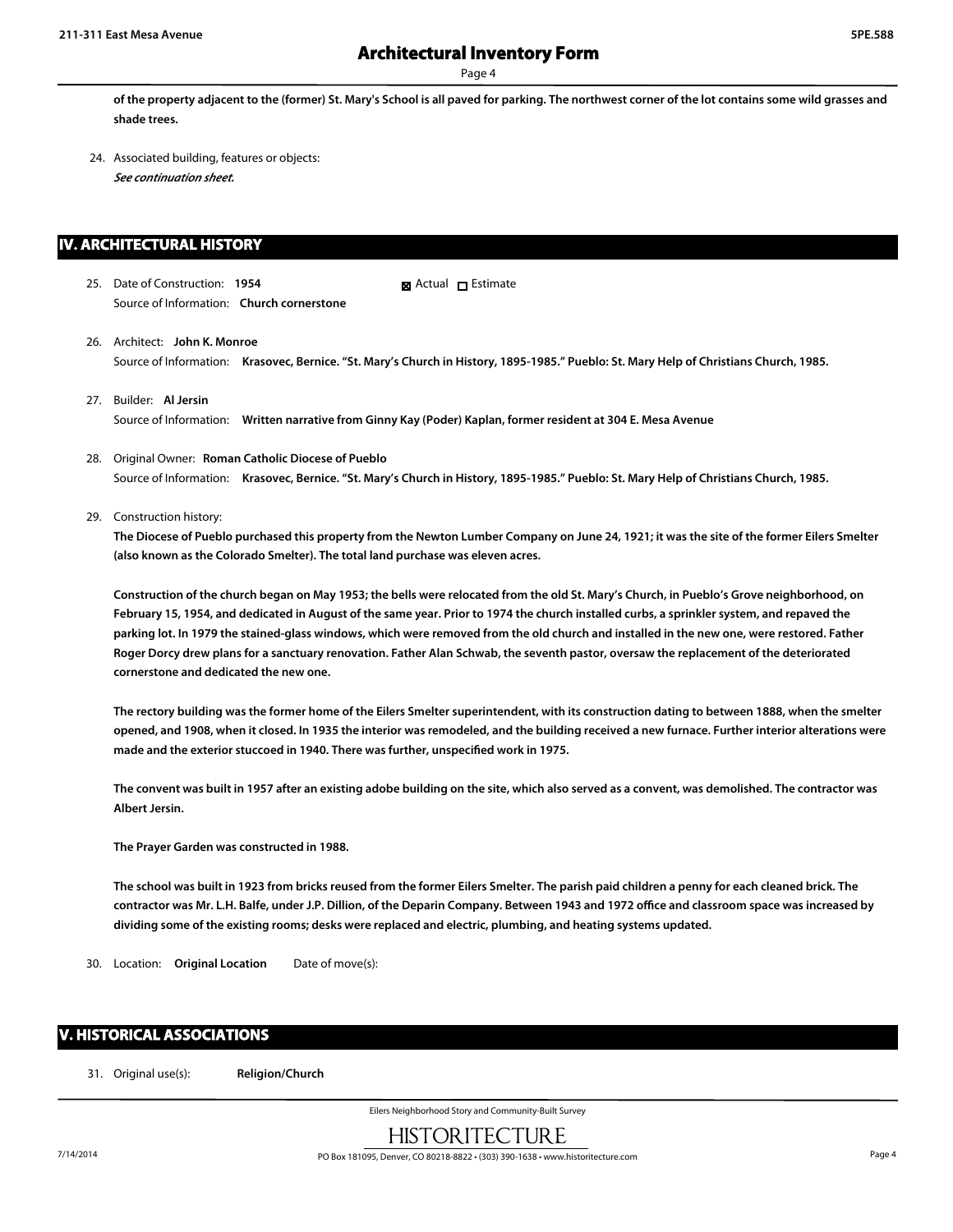|                           | <b>Education/School</b>    |
|---------------------------|----------------------------|
|                           | Domestic/Multiple Dwelling |
| 32. Intermediate uses(s): | <b>Religion/Church</b>     |
|                           | <b>Education/School</b>    |
|                           | Domestic/Multiple Dwelling |
| 33. Current uses(s):      | <b>Religion/Church</b>     |
|                           | <b>Education/Library</b>   |
|                           | Landscape/Plaza            |
|                           |                            |

34. Site type(s): **Church, school, community center, rectory, prayer garden**

35. Historical background:

**The St. Mary Help of Christians Church property consists of four buildings—the church, former school, convent, and rectory—and a landscape feature, the prayer garden. St. Mary's school building was listed as a Pueblo Local Historic Landmark in 2003. The complex sits on the site of the old Colorado/Eilers Smelter, which ceased operation in 1908. The former smelter superintendent's house is now the rectory.**

**St. Mary Help of Christians parish was established circa 1891 when Boniface Wirtner, of St. Vincent Archabbey, in Latrobe, Pennsylvania, was asked to create a Roman Catholic parish for Slovenes, Germans, and Slovaks in Pueblo. Father Boniface was the first pastor, replaced by Sloveniaborn Father Cyril Zupan three years later. Zupan served the St. Mary's parish for forty-five years (1894–1939) and was responsible for moving from the Grove neighborhood to the current site after Pueblo's devastating 1921 flood. The first mass on the East Mesa Avenue site was held in a former barn turned chapel. This same building also was used for some school classes. Eventually, this outbuilding deteriorated and masses were moved to St. Cyril's chapel in St. Mary's School. In 1946, the parish decided to build a new church on this site. Each wage-earning parishioner pledged \$100 toward the estimated total construction cost of \$278,000. Building work on the new church started in 1953 and, on August 15, 1954, the Feast of the Assumption, Pueblo Bishop Joseph Clement Willging consecrated the new edifice. In 1995 the parish celebrated its centennial as well as the second year of St. Mary's as part of a three-parish community, along with Our Lady of Assumption and St. Patrick's. The Diocese of Pueblo created the combined faith community as a way to address a shortage of priests.**

**The St. Mary's School was completed in 1923. The school was built with bricks from the old Eilers Smelter smokestack. Local families and children were paid to clean bricks. The new building, opened at the beginning of the 1923-24 school year, had sufficient space for 500 children. However, the initial enrollment was only 229 students, with many families electing to keep their children at St. Mary's School in the Grove. Over time, as more and more families moved away from the Grove and into Bojon Town, the school population of the East Mesa Avenue facility continued to grow. Since the beginning of the parish, Benedictine sisters served as teachers at St. Mary's. However, in 1956, a shortage of nuns forced St. Mary's School to hire its first lay teachers. In 1971 Pueblo Bishop Charles Buswell closed all of the city's Catholic schools due to financial challenges. Now the St. Mary's Gornick Slovenian Library, Museum, and Genealogy Center is located in the former school.**

**In the 1920s, after moving to the current site, St. Mary's Benedictine Sisters lived in the former home of the Eilers Smelter manager. In 1957, the parish built a new, blonde brick convent for a total cost of \$62,000. Twenty-eight years later this convent building was named Hudson Hall and used as a retirement home for Benedictine Sisters and former St. Mary's teachers.**

**The rectory building is the former home of the Eilers Smelter superintendent. Over its history, this sequentially altered building has served as temporary school classrooms, an office for priests, a caretaker house, and finally the home for St. Mary's pastor.**

**The Prayer Garden, replacing established plantings and large trees in front of the Rectory, is dedicated to the Blessed Virgin Mary. Constructed of blonde brick, the circular structure features the Stations of the Cross and various donated memorial bricks, plaques, and features. Pueblo Bishop Arthur Tafoya blessed this new site on September 8, 1998.**

*Various neighbors shared personal memories about St. Mary's. Some of these recollections include:*

**- When the bells were delivered (to the new St. Mary's Church from the original church in the Grove), they were on display in the front of the church and everyone came over as a family to see them.**

**- For First Communion mass, children formed a procession around the church, and for eighth grade graduation the graduates placed a rose in front of the statue of the Blessed Mother inside the church.**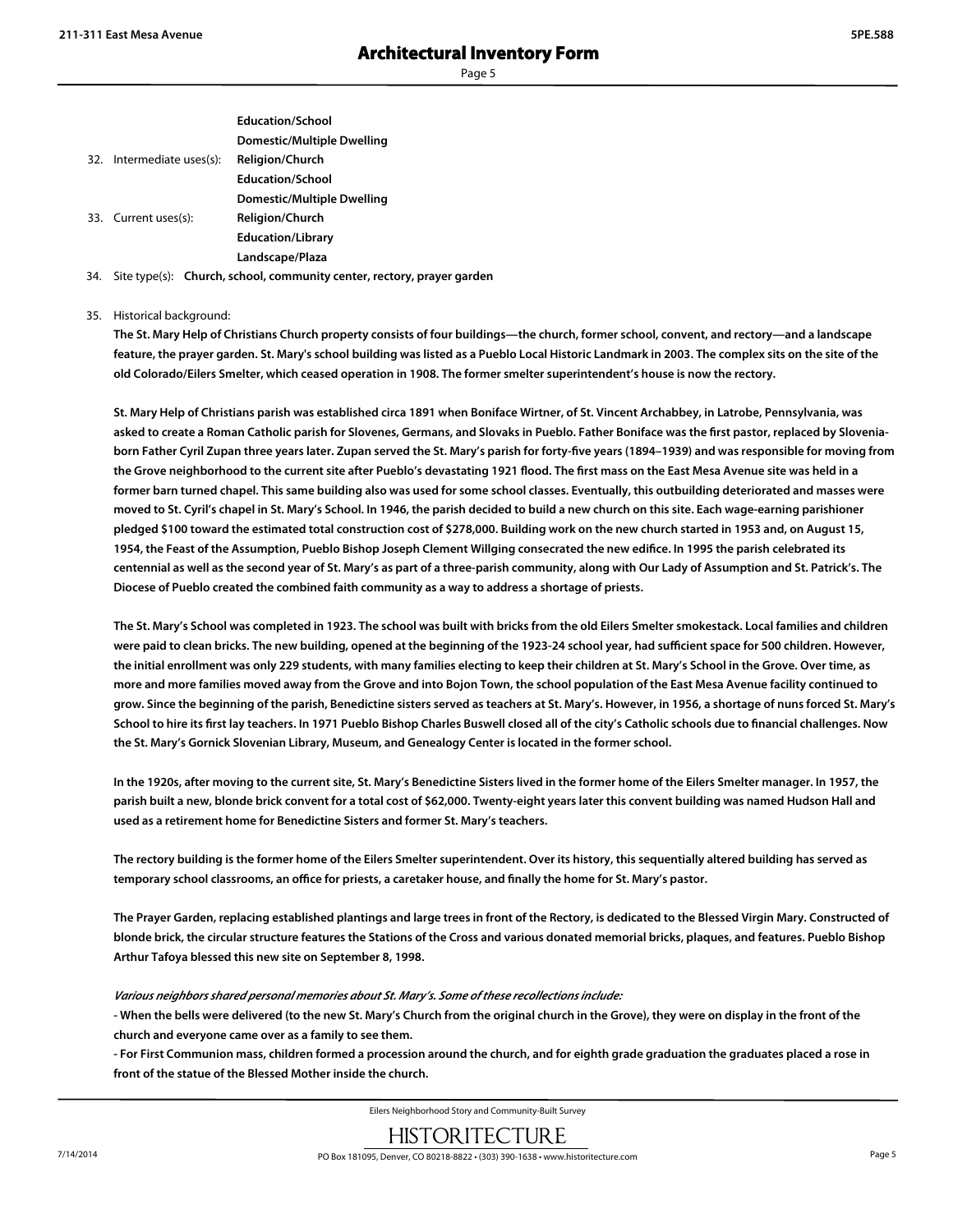**- One neighbor remembered loving St. Mary's School. "We were well taught by the Benedictine Sisters of Chicago. We lived across the street from the school which was convenient. We went home for lunch and a big thing for us was going to Anzick's (615 East Mesa Avenue) for hamburgers once in a while…."**

**- "Sister Mildred was a fantastic third grade teacher… Sometimes during recess I would go back to the classroom to color angels, cut out hearts or glue flowers together for Sister… She once dressed me as a nun—in a real Benedictine habit. I was so excited and it was such a treat for me to walk around as Sister Karla. I will never forget her."**

**- "On the playground were tall swings, teeter totters, a large merry go round, and a slide. They were very sturdy and were able to withstand many years of fun. We had no grass anywhere around the school to play on. Even our baseball field was dirt. It didn't make any difference to us. We still played hard. And if we fell and scraped our knees or elbows, out came the mercurochrome and band aids."**

**- Instead of dressing in costumes on Halloween, students dressed as saints for All Saints Day and paraded around the neighborhood.**

**- "I remember in kindergarten, our room had a wooden slide, a very large rag doll about as big as I was, and many different toys to play with. Sister Gregory was a very sweet teacher who taught us how to share with each other, put things where they belong and to be kind. She had us tell a story from the Bible each week…"**

36. Sources of information:

**"Architectural Memoir Workshop." Eilers' Place (326 East Mesa Avenue).14 September 2013. Krasovec, Bernice. "St. Mary's Church in History, 1895-1985," Pueblo: St. Mary Help of Christians Church, 1985. Miklich, Karla. "St. Mary School (memoir)." April 2014.**

### **VI. SIGNIFICANCE**

- 37. Local landmark designation: D Yes M No Designation authority: Date of designation:
- 38. Applicable National Register criteria:
	- $\boxtimes$  A. Associated with events that have made a significant contribution to the broad patterns of our history.
	- $\square$  B. Associated with the lives of persons significant in our past.
	- $\boxtimes$  C. Embodies the distinctive characteristics of a type, period, or method of construction, or that represent the work of a master, or that possess high artistic values, or that represent a significant and distinguishable entity whose components may lack individual distinction.
	- $\Box$  D. Has yielded, or may be likely to yield, information important in prehistory or history.
	- $\square$  Qualifies under Criteria Considerations A through G (see manual).
	- $\square$  Does not meet any of the above National Register criteria.

Applicable Colorado State Register criteria:

- $\boxtimes$  A. Associated with events that have made a significant contribution to history.
- $\square$  B. Connected with persons significant in history.
- $\boxtimes$  C. Has distinctive characteristics of a type, period, method of construction or artisan.
- $\square$  D. Is of geographic importance.
- $\square$  E. Contains the possibility of important discoveries related to prehistory or history.
- $\square$  Does not meet any of the above Colorado State Register criteria.

Applicable City of Pueblo landmark criteria:

- $\Box$  1a. History: Have direct association with the historical development of the city, state, or nation; or
- $\Box$  1b. History: Be the site of a significant historic event; or
- $\Sigma$  1c. History: Have direct and substantial association with a person or group of persons who had influence on society.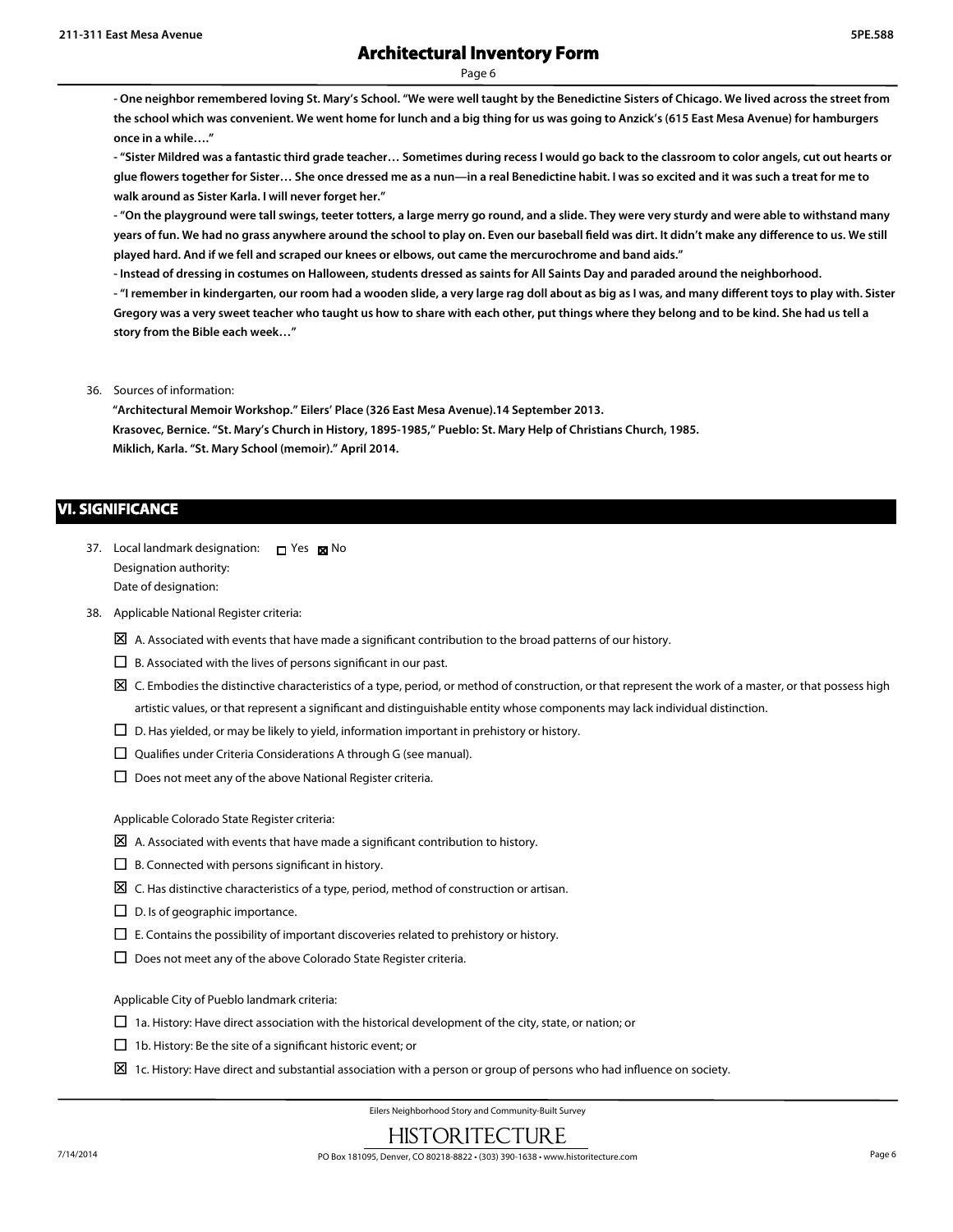Page 7

- $\boxtimes$  2a. Architecture: Embody distinguishing characteristics of an architectural style or type; or
- $\boxtimes$  2b. Architecture: Be a significant example of the work of a recognized architect or master builder, or
- $\Box$  2c. Architecture: Contain elements of architectural design, engineering, materials, craftsmanship, or artistic merit which represent a significant or influential innovation;
- $\Box$  2d. Architecture: Portray the environment of a group of people or physical development of an area of the city in an era of history characterized by a distinctive architectural style.
- $\Box$  3a. Geography: Have a prominent location or be an established, familiar, and orienting visual feature of the contemporary city, or
- $\Box$  3b. Geography: Promote understanding and appreciation of Pueblo's environment by means of distinctive physical characteristics or rarity; or
- $\Box$  3c. Geography: Make a special contribution to Pueblo's distinctive character.
- $\square$  Does not meet any of the above City of Pueblo landmark criteria.

39. Areas of significance: **Architecture**

**Ethnic Heritage/European**

- 40. Period(s) of Significance: **pre-1921-1957; 1921-1964**
- 41. Level of Significance: □ National □ State Local □ Not Applicable

#### 42. Statement of Significance:

**The St. Mary Help of Christians site is associated with the social and cultural life of its parishioners and the surrounding neighborhood. Since moving from the Grove neighborhood after the Pueblo Flood of 1921, this property has been the spiritual center of the city's Slovenian-American community. From the 1920s through the 1960s, it was the site of the popular summer Frolics, a combination fair-dance-fundraiser. St. Mary's School, constructed in 1923 from bricks from the demolished Colorado/Eilers Smelter, acted as an assimilating influence on its Slovenian, Italian, and, Hispanic student body. The new church, completed in 1954, is used for not only mass but also special ethnic religious observations such as the feasts of St. Nikolas (December 6) and Our Lady of Brezje, blessing of Zegen baskets prior to Easter, and numerous weddings, funerals, and baptisms. The convent once housed the Benedictine Sisters who taught at the school. And, the rectory, already on the site when the congregation purchased the land, has served as temporary classrooms, offices, and housing for the parish priests. Architecturally, this site includes a collection of styles, showing its evolution over the period of parish ownership and use. Character-defining features of the Spanish Colonial Revival school include decorative stonework, an ornate carved central entry, and arched brick details above the uppermost windows on the façade. The Mediterranean church exhibits a tile roof, bell tower, and arched main entry and windows. The modest Colonial Revival rectory has the following character-defining features: a columned entry portico and wooden shutters. And, the relatively plain Mediterranean convent features arched windows and a tile roof.**

**This property possesses sufficient significance to be considered individually eligible for listing on the National Register of Historic Places and the Colorado State Register of Historic Properties; the date of construction for the Prayer Garden would make it a noncontributing resource. St. Mary's School already is listed as a Pueblo Landmark; this designation should be amended to include the entire site. This property is individually eligible for local landmark status. It has a direct association with Pueblo's Slovenian-American community (local criterion 1c); the school, church, rectory, and convent possess distinguishing characteristics of recognized architectural styles (local criterion 2a); and Denver diocesan architect John K. Monroe designed the Church and local builder Al Jersin was responsible for completing both the church and convent buildings (local criterion 2b).**

### 43. Assessment of historic physical integrity related to significance:

**The buildings on this site exhibit a high level of physical integrity relative to the seven aspects of integrity as defined by the National Park Service and the Colorado Historical Society: location, setting, design, materials, workmanship, feeling, and association. The rectory was stuccoed in 1940 and the**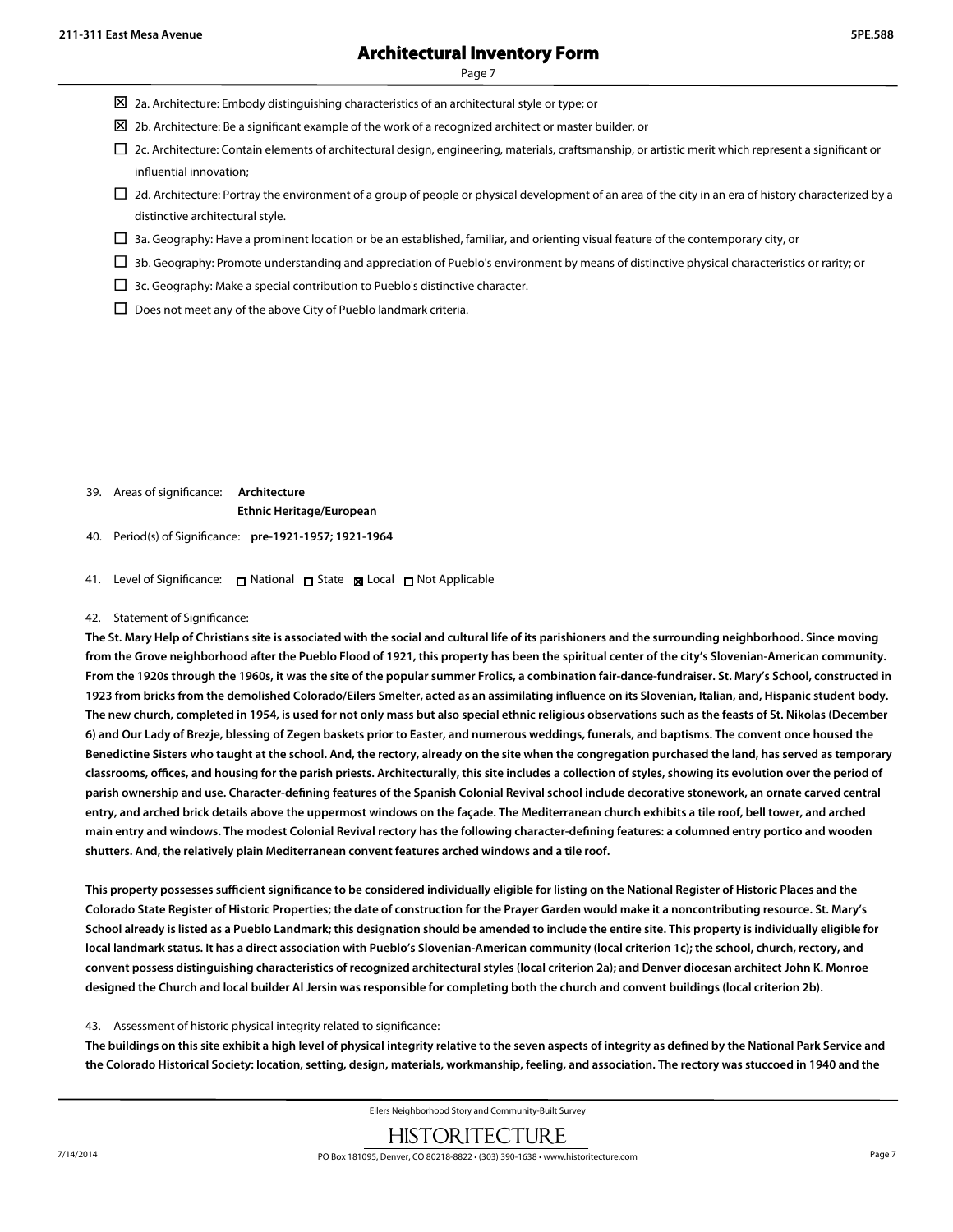**church's stained glass windows were restored in 1979. These changes had minimal impact on design, materials, and workmanship. However, the overall site retains sufficient physical integrity to convey its significance.**

| VII. NATIONAL REGISTER ELIGIBILITY ASSESSMENT |
|-----------------------------------------------|
|                                               |
|                                               |
|                                               |
|                                               |
|                                               |
|                                               |
|                                               |
|                                               |
|                                               |

| 44. National Register eligibility field assessment: | <b>x</b> Individually eligible $\Box$ Not eligible $\Box$ Needs data $\Box$ Previously listed                         |  |  |
|-----------------------------------------------------|-----------------------------------------------------------------------------------------------------------------------|--|--|
| State Register eligibility field assessment:        | <b>x</b> Individually eligible $\blacksquare$ Not eligible $\blacksquare$ Needs data $\blacksquare$ Previously listed |  |  |
| Local landmark eligibility field assessment:        | $\boxtimes$ Individually eligible $\Box$ Not eligible $\Box$ Needs data $\Box$ Previously listed                      |  |  |

45. Is there National Register district potential:

|  | Yes □ No □ Needs Data |
|--|-----------------------|
|--|-----------------------|

Discuss: **The Eilers Neighborhood Story and Community-Built Survey project identified an eligible National Register Historic District that includes the Cyril Zupan subdivision and the Diocese of Pueblo property (St. Mary's Church, St. Mary's School, and associated buildings) to its west. This area is important for its association with Catholic priest Father Cyril Zupan, Ethnic history (Slovenian), Community Planning and Development, and Architecture. The period of significance for the district is 1921–1964.**

| If there is National Register district potential, is this building contributing:   | <b>גא</b> Yes רא No                  |  |
|------------------------------------------------------------------------------------|--------------------------------------|--|
| 46. If the building is in existing National Register district, is it contributing: | $\Box$ Yes $\Box$ No $\boxtimes$ N/A |  |

### **VIII. RECORDING INFORMATION**

| 47. | Digital photograph file name(s):<br>Digital photographs filed at: | mesaavee0211-0311 - 01.tif through mesaavee0211-0311 - 26.tif<br>Robert Hoag Rawlings Public Library<br>100 E. Abriendo Avenue<br>Pueblo, CO 81004-4290 |
|-----|-------------------------------------------------------------------|---------------------------------------------------------------------------------------------------------------------------------------------------------|
| 48. | Report title:                                                     | Eilers Neighborhood Story and Community-Built Survey                                                                                                    |
| 49. | Date(s):                                                          | 10/22/2013                                                                                                                                              |
| 50: | Recorder(s):                                                      | <b>Mary Therese Anstey</b>                                                                                                                              |
| 51: | Organization:                                                     | Historitecture, LLC                                                                                                                                     |
| 52: | Address:                                                          | PO Box 181095<br>Denver, CO 80218-8822                                                                                                                  |
| 53: | Phone number(s):                                                  | 303-390-1638                                                                                                                                            |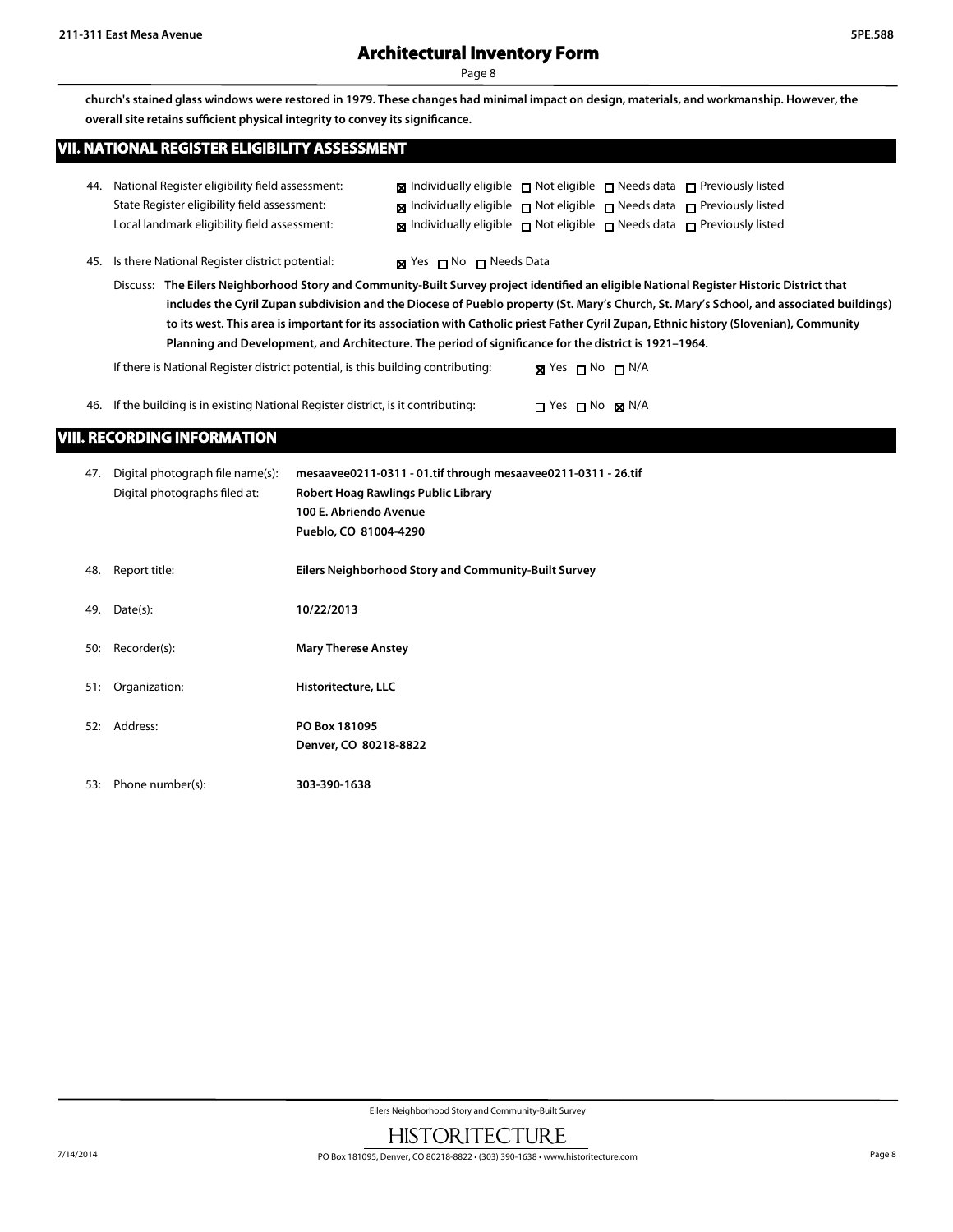Page 9

# **SKETCH MAP**

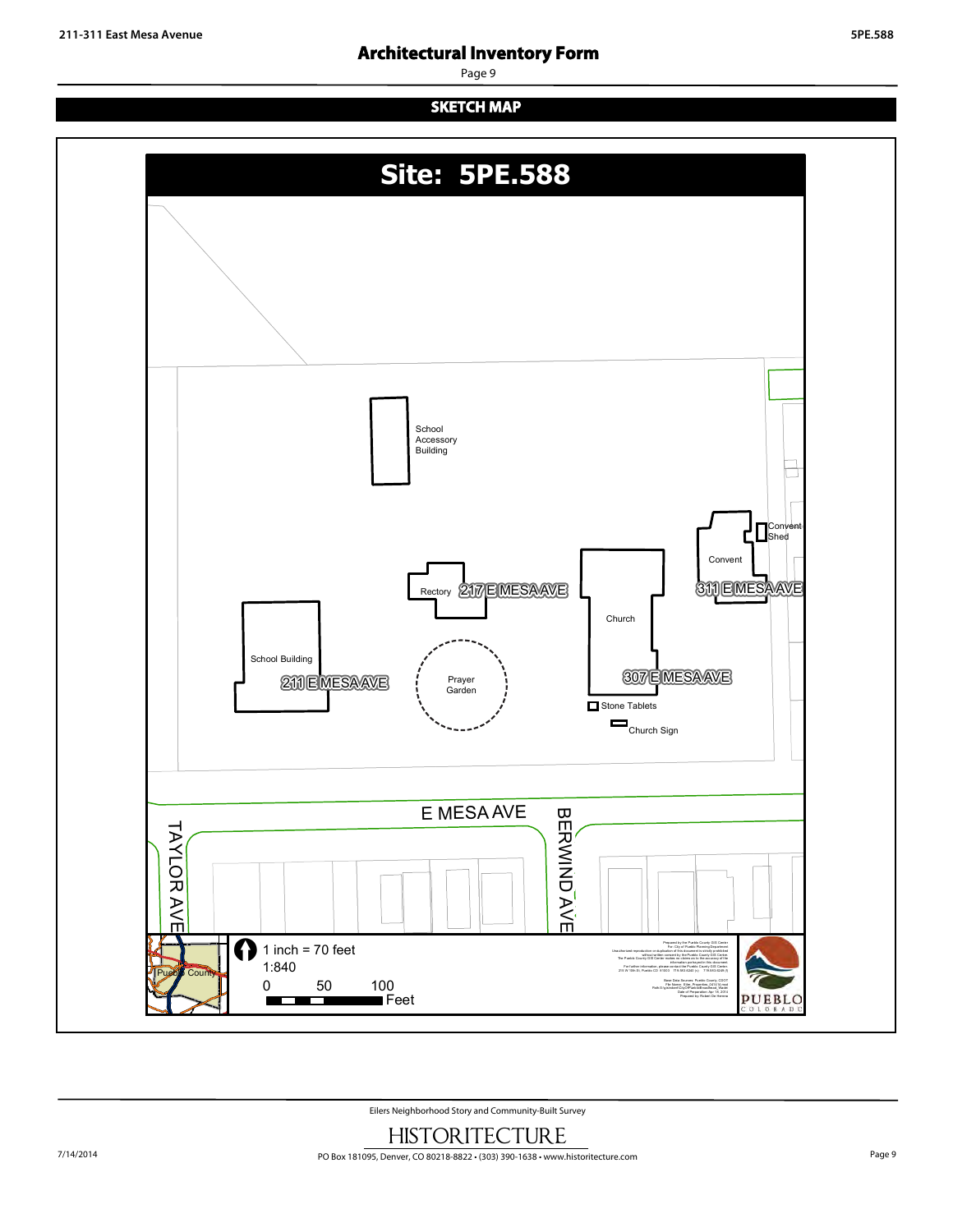Page 10

# **LOCATION MAP**



Source: U.S. Geological Survey 7.5' Southeast Pueblo - 1994

[ 1 inch = 2,000 feet = 2,000 feet = 2,000 feet = 2,000 feet = 2,000 feet = 2,000 feet = 2,000 feet = 2,000 fe

Eilers Neighborhood Story and Community-Built Survey

with written consent by the Pueblo County Gisage and Pueblo County Gisage and Pueblo County Gisage and Pueblo C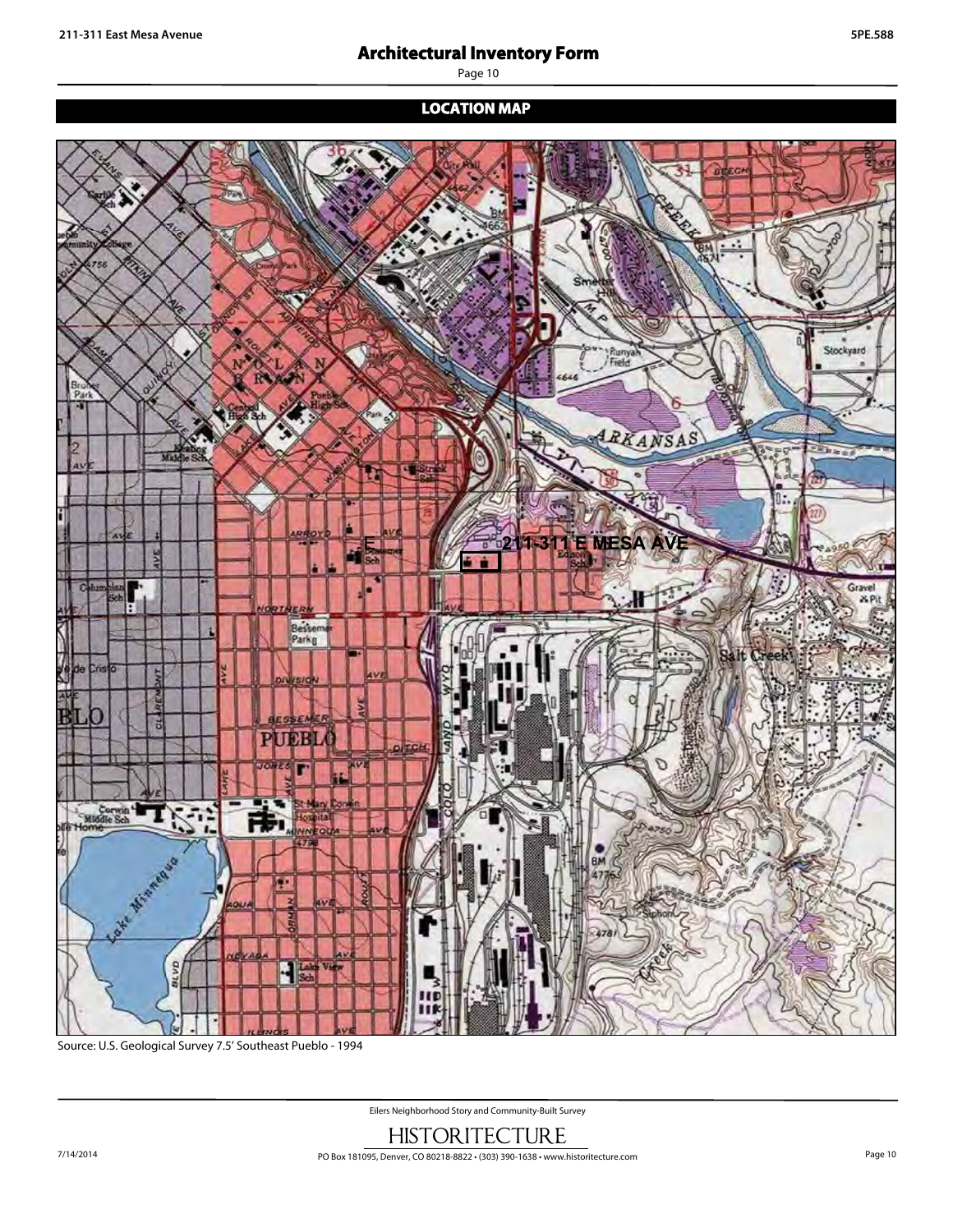#### 24. Associated buildings, features, or objects:

#### **Church Sign**

**The nearly square, blonde brick sign is located in the grass lawn in front of the church, on the west side of the center sidewalk. An operable message board, featuring information about church service times, appears in the center of this brick element. The message board has a metal surround.** 

#### **Stone Tablets**

**This object has a square stone base and the upper portion is shaped like two rounded tablets. It is located near the concrete path in front of the church, slightly west of the main entry. The south-facing tablets feature the "Ten Commandments" and the north-facing portion is inscribed with the Beatitudes. A bible verse appears on the base.**

#### **Rectory (217 East Mesa Avenue)**

**The rectory is located west of the Church. Oriented to the south, this Colonial Revival home has two stories. The house features a nearly L-shaped plan. The first story of the building is faced in yellow stucco and the upper story has white shingle siding. All of the trim is painted white. The cross-gabled roof is covered in asphalt shingles. The rectory also has three red brick chimneys.** 

**The primary entry is centered on the façade, underneath a rounded portico with Tuscan support columns and fluted pilasters. The top of the portico forms a second-story balcony with a surround of black metal with some decorative scrollwork panels. This ornate front porch is reached via four concrete steps and has a black, metalwork surround. The white wooden inside door has three rectangular, vertically oriented, fixed pane lites in its upper portion. The rectory has a black iron storm door with some decorative scrollwork. The front door surround features a pediment with a decorative fan motif. The house number, "217," appears on the front door jamb. East of the front door, there is a fixed pane stained glass window. On either side of the portico on the first story, there are two tall, rectangular, vertically oriented, double-hung windows with black decorative wooden shutters. The five windows on the upper story are slightly shorter, but in all other respects match those on the first floor. One of these openings is centered on the upper façade, with two openings flanking the portico to both the east and west. Drainpipes appear at both corners of the façade. A shed-roofed, attached garage addition appears at the southwest corner of the house, slightly recessed from the main home. This stucco garage features white shingles in the gable face and has two south-facing roll-up doors.** 

**The west elevation of the rectory features two first-story and four second-story window openings. All of the windows appear to be rectangular, vertically oriented, and double-hung. There are two rectangular vents in the gable face that also features white decorative shingles. The garage's west elevation features two square window openings that are covered with wood painted white.** 

**In the portion of the east elevation closest to the Church, there are two windows each on the first and second stories. The windows appear to match those on the façade and the lower openings have black shutters. There is a large rectangular vent in the gable face. The more recessed portion of the rectory visible from the east features a first-story, recessed porch with simple white, wooden support piers. Both a secondary entry and a window appear within this rear porch. The inside door is quite difficult to see from the public right of way; it appears to be white wood. The aluminum storm door features black metal security bars. North of the back door, there is a rectangular, vertically oriented, double-hung window with similar security bars. Two rectangular, vertically oriented, double-hung windows also appear in the shingled second story above this back porch.** 

**The north (rear) elevation of the home has four window openings each on both the first and second stories. All of them appear to be rectangular, vertically oriented, and double-hung. The north-facing window on the first story, located east of the back door, has a dentil molding header. Both this opening and the one near the northwest corner of the house, on the first story, have black metal security bars. From the back of the house, the four concrete steps covered in brown carpet and leading up to the back porch are most visible. Along the foundation and west of the back stairs, there is a metal door offering outside access to a basement and/or storm cellar. A white metal drainpipe runs along the face of the western bay. There is a utility meter between this drainpipe and the window near the northwest corner. There are two rectangular, horizontally oriented window openings in the gable face. The eastern window has three fixed lites and the other window is covered with a board painted white. There is a solid wood secondary entry door in the northeast corner of the attached garage.** 

#### **Prayer Garden**

**This structure is located immediately south of the rectory. A heavy, black, wrought iron gate offers access to the garden from the paved driveway in front of the rectory building. This sliding gate features, along its bottom, a row of decorative roundels with painted flowers and leaves. The garden walls are blonde brick and the structure has a circular plan. An approximately half-height integrated planter runs along the inside of the main garden wall. There are four niches with memorial benches evenly spaced within this planter wall. At the upper edge of the outer wall, the words to the "Hail Mary" and a dedication to "St. Mary Help of Christians" appear. Black granite plaques, affixed to the inner main walls above the integrated planters, feature the Stations of the Cross. There is an inner circle of grass lawn with a statue of the Virgin Mary within a semicircular blonde brick wall. This statue sits on a round, brick plinth within a brick circular planter. Three kneelers appear in front of this statue. Many of the structural bricks are inscribed with names of church members and local families.**

#### **Convent (311 East Mesa Avenue)**

**The convent is located east of the Church. Oriented to the south, this modest Mediterranean style building has two stories. The house features an irregular plan, composed of a two-story hipped roof box with a nearly square rear addition and a horizontal, one-story, hipped-roof bay running across nearly twothirds of the main building's façade. The building is blonde brick like the adjacent Church. All of the trim is painted cream. With the exception of the roundarch windows on the façade, all of the windowsills are brick. The convent has a cross-hipped roof; the two-story portion is covered in red asphalt shingles, while the one-story bay features red ceramic tiles. The convent also has a rectangular brick chimney on the rear addition.** 

**The primary entry is centered on the façade and is located within the horizontal, single-story bay. The inside door is solid wood, painted white, and features a cross-shaped fixed pane lite near its upper corner. The front storm door is an aluminum combination. Glass block sidelights flank the front door. The front door of the convent is reached via three concrete steps. Two integrated stone planters form the sides of the small entry porch and there is a black, metal railing with decorative scrollwork. West of the main entry, there is a cream metal drainpipe running from the gutter and into one of the porch planters. The house number, "311," appears east of the front door, a few feet above a metal mailbox. The remainder of the single-story bay features four evenly spaced**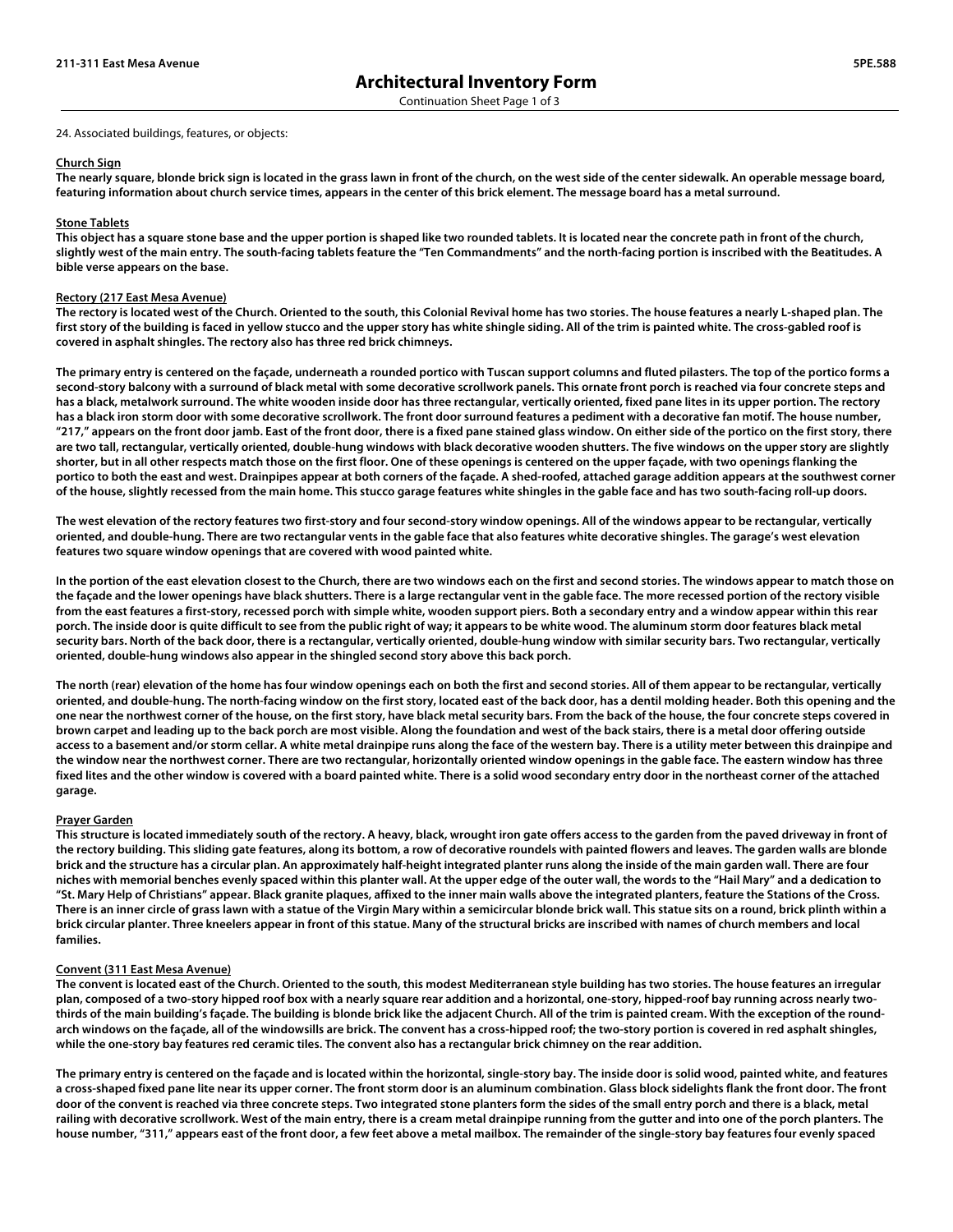Continuation Sheet Page 2 of 3

**round-arch windows. The upper portion of each window is covered in amber glass and has a rectangular, horizontally oriented, fixed pane at the bottom. These windows have stone sills, decorative brick surrounds, and keystones. Another drainpipe appears near the southeast corner of the façade. There also are three-concrete steps that lead to the stoop for an east-facing secondary entrance. The single story bay partially covers the two easternmost upper story windows on the two-story main building. There are four unobscured windows on the taller portion of the façade, two on each floor of the building. All of the windows are rectangular, vertically oriented, and double-hung. The fenestration pattern appears to be six-over-six and all four windows have aluminum storms. The two windows on the first story form a single unit, while the second-story openings enjoy more spacing. Between the first and second stories and near the southwest corner of the façade, "St. Mary Hudson Hall Convent" and the date of construction "1958" appear in stylized metal letters. The upper story, near this same corner, features a cross in light colored, decorative brick.** 

**The west elevation features a single, rectangular, horizontally oriented picture window within the west-facing portion of the single-story bay. The convent's main building has two paired window units on the first story and four single windows on the upper floor. These windows match those on the two-story portion of the façade. Metal drainpipes appear at both the southwest and northwest corners of the main building. The rear addition has a centered, rectangular, vertically oriented, double-hung window. There is a stepped parapet above this window opening. Near the northwest corner, within the rear addition, there is a secondary entry. The inside door is stained wood with three rectangular, horizontally oriented, fixed pane lites in the upper portion. This side entry has a black metal security door with foliate pattern scrollwork. This door is reached via three concrete steps that form a long, narrow stoop. North of this side door, there is a tripartite picture window. An upper porch, with black metal surrounds featuring decorative scrollwork, appears on the flat-roofed rear addition. A wide, (likely) wooden cornice, painted cream runs along the roofline above the rear addition's entrance and picture window.** 

**Along the east elevation, the side of the single-story horizontal bay appears near the southeast corner of the convent. At the corner there is an east-facing secondary entry. The inside door matches the rear door on the west elevation. The east side storm door matches the one on the convent's façade. There are three concrete steps, both south- and north-facing, offering access to the entry stoop with the black, scrolled, metal supports. North of this side door, in the single-story portion of the building, there is a window like those found elsewhere on the building. The two-story bay features two paired window openings on the first floor and two single windows on the upper story. Centered between the two second-story windows, there is a smaller rectangular opening with a metal vent surrounded by glass block. Metal drainpipes appear at the northeast and southeast corners of the two-story bay. There are no window openings on the east side of the rear addition. The rectangular brick chimney appears above the cornice separating the lower wall surface and the upper story porch on the flat roof.** 

**Technically, most visible from the east side of the convent, the north-facing portion of single-story bay features two round-arch windows matching those on the façade. A single drainpipe runs along the wall surface between these two windows. Both the upper story of the two-story bay and the rear addition are visible from the backyard of the convent building. There are four windows and an entry door offering access to the second-story porch visible on the twostory bay. One of the windows is located east of the porch door and a slightly smaller opening appears west of this door. The final two windows are closer to the northwest corner of the building. The inside door for the porch appears to match those on the west and east elevations. The storm door is identical to the one on both the façade and the east side of the building. A total of four windows appear in the north-facing portion of the rear addition. There are three tripartite picture windows running from the northeast corner of the building to the northwest corner of the (west-facing) side entry porch. Metal drainpipes flank the outermost of these three picture windows. There is a fuse box west of the western drainpipe. Near the northwest corner of the convent building, there is a rectangular, vertically oriented, double-hung window above the simple metal railing affixed to the exterior wall surface.** 

#### **Convent Shed**

**This small, square, metal accessory building is located along the convent's eastern elevation, near where the convent's rear addition begins. The shed has a gambrel roof and no visible openings. However, this storage shed is west-facing and the west elevation was not visible from the public right-of-way.** 

#### **Former St. Mary's School (211 East Mesa Avenue)**

**The school building is located west of the rectory, near the west edge of the site. Oriented to the south, this Spanish Colonial Revival style building has two stories. The school features a T-shaped plan and is constructed of various shades of brown brick. All of the trim is painted dark brown and all of the windowsills are brick. The building has a flat roof (likely) covered in synthetic. There is a tall brick chimney at the northeast corner of the school. Brick pilasters with a pair of curved stone elements with carved decoration appear at the corners of all but the rear building elevation. Also on these three sides of the building, a basic stone beltcourse marks the area between the top of the second story and the parapet.** 

**The primary entry, brown metal double doors, is centered on the façade. The front door is reached via three concrete steps. The elaborate door surround features carved stone Doric pilasters flanking the door. Above the main entry and a band of additional decorative carving, there is rectangular, vertically oriented, twenty-lite window with an integrated round arch transom. Carved stone barley twist columns flank this large center window. Above the window, along the building's parapet, more decorative stonework appears. This uppermost decorative element features an elaborate cross with foliate details flanked by two columns with tall finials that extend above the main roofline. Two brick pilasters flank the decorative door surround and extend away from the recessed surface of the school. The symmetrical façade features a long bay on either side of the front door. Each side of the school's façade has five window openings on both the first and second stories. The lower windows are rectangular, vertically oriented, and have sixteen lites. The first-story window that is one in from the southeast corner features a small window unit air conditioner in the bottom part of its opening. The upper-story windows are identical to those on the first floor. However, these openings feature round arch headers with diamond-shaped stones centered within the area above each window. There are basic brick rectangular decorative elements between the two rows of windows.** 

**The west elevation of the former school is divided into two portions. The front one features no window or door openings. There is a broken metal drainpipe immediately north of the pilaster at the southwest corner of the building. The rear portion of the west elevation features window openings on all three levels, including the basement. This symmetrical elevation has a centered, square window opening in-filled with glass block within the foundation. Each of the first and second stories features two small windows along the center of the elevation. These narrow center windows are rectangular, vertically oriented, and have six lites. Along the north edge of this center bay, an intact drainpipe runs along the wall surface toward the foundation. On either side of these central windows, there are four windows on each level. The main windows match the first-story façade openings. The basement-level windows are square with eight lites. The foundation window nearest the northwest corner has been filled in with concrete.** 

**The east elevation is nearly identical to the west side of the building. The major difference is the basement-level fenestration pattern. On the east side of the**